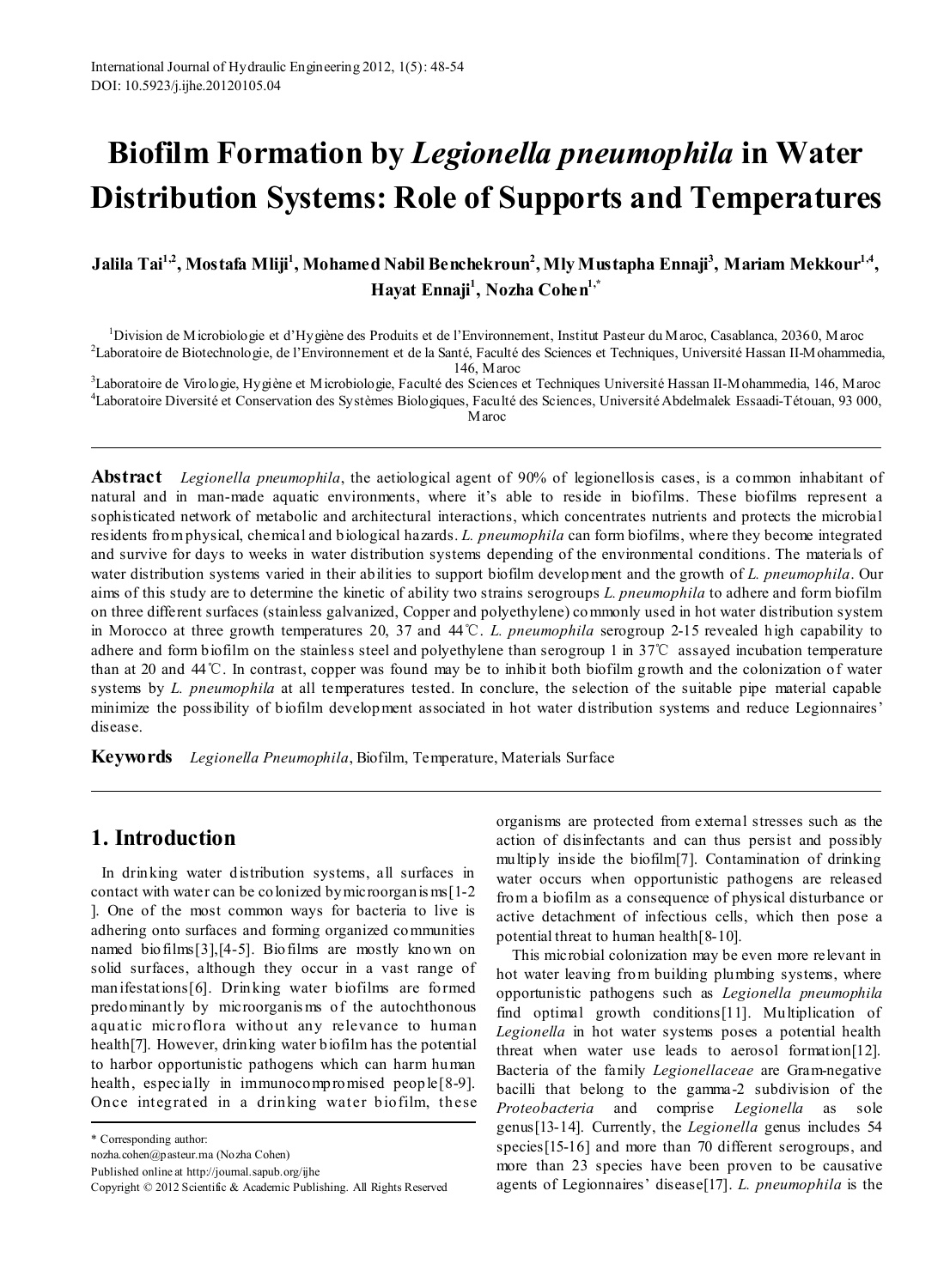major cause of outbreaks (91.5%) and *L. pneumophila* serogroup (sg) 1 has been recognized as the most important agent in this regard  $(84.2\%)$ [18].

*Legionella* can survive in varied water conditions, in temperatures of  $0 - 68^{\circ}\text{C}$ , a pH range of  $5.0 - 8.5[19]$ , and a dissolved oxygen concentration in water of 0.2 - 15 ppm[20]. With the exception of natural hot springs where temperature ranges from 35℃ to 40℃, the sources of legionellosis are exclusively man-made water systems[21]. In water, a temperature range between 20℃ to 45℃ favors the growth of *L. pneumophila[*21].

*Legionella* are able to enter and to develop biofilms in hot water systems. While bacteria occupy niches suitable for their survival and growth which function as amplifiers or disseminators of these microorganismes. Human exposure to *Legionella-*contaminated sources can result in outbreaks of legionellosis.

The aim of this study was to determine and evaluate the kinetic of ability *L. pneumophila* to adhere and biofilm formation on three different surfaces commonly used in hot water system in Morocco at three growth temperatures.

# **2. Materials and Methods**

## **2.1. Bacterial strains and Culture Conditions**

*Legionella pneumophila* sg 1 and *Legionella pneumophila*  sg 2-15 isolates from water systems were grown without agitation in filter-sterilized BYE (5 g ACES/L, 10 g yeast extract  $/L$ ; pH 6.9) supplemented with L-cysteine  $(0.4 \text{ g/L})$ and ferric pyrophosphate (0.25 g/L). Solid medium was obtained by adding charcoal (2 g  $V<sub>L</sub>$ ) and agar (15 g/L) to non-sterilized BYE. The resulting medium (BCYE-agar) was autoclaved and then supplemented with L-cysteine and ferric pyrophosphate prior to use and the pH was adjusted to 6.9 with 1 M potassium hydroxide. Colonies growing on BCYE agar were definitively identified as *Legionella* spp. using a commercially available latex agglutination test (Slidex Legionella- kit, BioMérieux) that distinguishes *Legionella pneumophila* serogroup 1, *Legionella pneumophila* serogroups 2 to 15 (polyvalent), and *Legionella* anisa.

## **2.2. Kinetics of Biofilm Formation**

*L. pneumophila* biofilm formation was monitored using polystyrene 96-well microtitre plates (Nunclon MicroWell Plates, Nunc). Three distinct procedures were used in this study.

(1) Biofilm formation at different temperatures was assayed using cells grown on BCYE plates at 37℃, 5% CO2 for 3–4 days. Cells were resuspended in BYE at  $OD_{600}$  0.2 and then aliquoted (150 mL) into ten wells of a 96-well microtitre plate, which was incubated at 20, 37 or 44 °C in 2, 6, 9 and 12 days. Medium and non-adherent cells were then removed by aspiration and the wells were rinsed with BYE (200 mL). Cells that had adhered to the wells were stained with 200 mL 0.3% crystal violet at room temperature for 15 min. Excess crystal violet was then removed and the wells were washed three times with water (400 mL). Fixed crystal violet was solubilized in 200 mL 100% ethanol, 15 min at room temperature. Biofilm formation was estimated by measuring the  $A_{550}$  of each well using a microtitre plate reader and calculating the mean from the ten wells.

(2) Assays for adhesion were performed using cells grown at 20, 37 and 44℃ in BYE liquid cultures, harvested at different growth phases (48, 120 and 192 h of growth for exponential, stationary and late stationary phase, respectively) and resuspended in BYE at  $OD<sub>600</sub>$  2.0. Cell suspensions were then aliquoted (150 mL) into ten wells of a 96-well microtitre plate, which was incubated at 20, 37 and 44℃ for 6 h. Adhesion was estimated by crystal violet staining of adherent cells, as described above.

(3) Assays for biofilm growth were done in a similar way using cells grown in BYE at 20, 37 and 44℃ until late stationary phase. After 6 h incubation at 20, 37 and 44℃, medium and non-adherent cells were removed and 150 mL BYE were added to the wells. Incubation was continued for 7–14 days. Where indicated, medium and nonadherent cells were removed and replaced by sterile BYE on day 7. After incubation, biofilm formation was quantified by crystal violet staining, as described above.

## **2.3. Biofilm Formation**

## 2.3.1. Surfaces and Cleaning Treatment

Three different surfaces used for biofilm experiments were employed: stainless galvanized, Copper (Cu) and polyethylene (PE). Sections of each of the plumbing material tubes were cut open to make coupons. The tube was cut into sections with an inside area of  $1 \text{ cm}^2$ , and a  $1 \text{ mm}$  diameter hole was drilled so that the chips could be suspended from titanium wires. Materials that are commonly used in the construction of water systems were selected. The materials were all commercially available and were obtained from a local plumbing stockist.

Before each experiment, the test materials were cleaned in the form of chips  $(1 \text{ cm}^2)$ : polyethylene, which has been treated with wash in sterile demineralized water for 15 minutes, soaking in a chlorine solution to  $150 \text{ mg}/\text{L}$  (chloine in sterile water) for 15 min, and washing with sterile deionizer water for 4 times. The chips (stainless galvanized, cooper ) which were washed in sterile demineralized water for 15 minutes and soaked with 95% ethanol for 10 min, and rinsed six times for 5 min each with demineralized water, and then the surfaces were autoclaved for 15 min at 120°C. Finally, the surfaces are oven drying at 50°C overnight in a petri dish in clean conditions.

#### 2.3.2. Adhesion of *L. pneumophila*

Cells (in the late stationary phase of growth) were resuspended in BYE at  $OD_{600}$  2. Seven milliliters of the bacterial suspension was poured into a petri dish (55-mm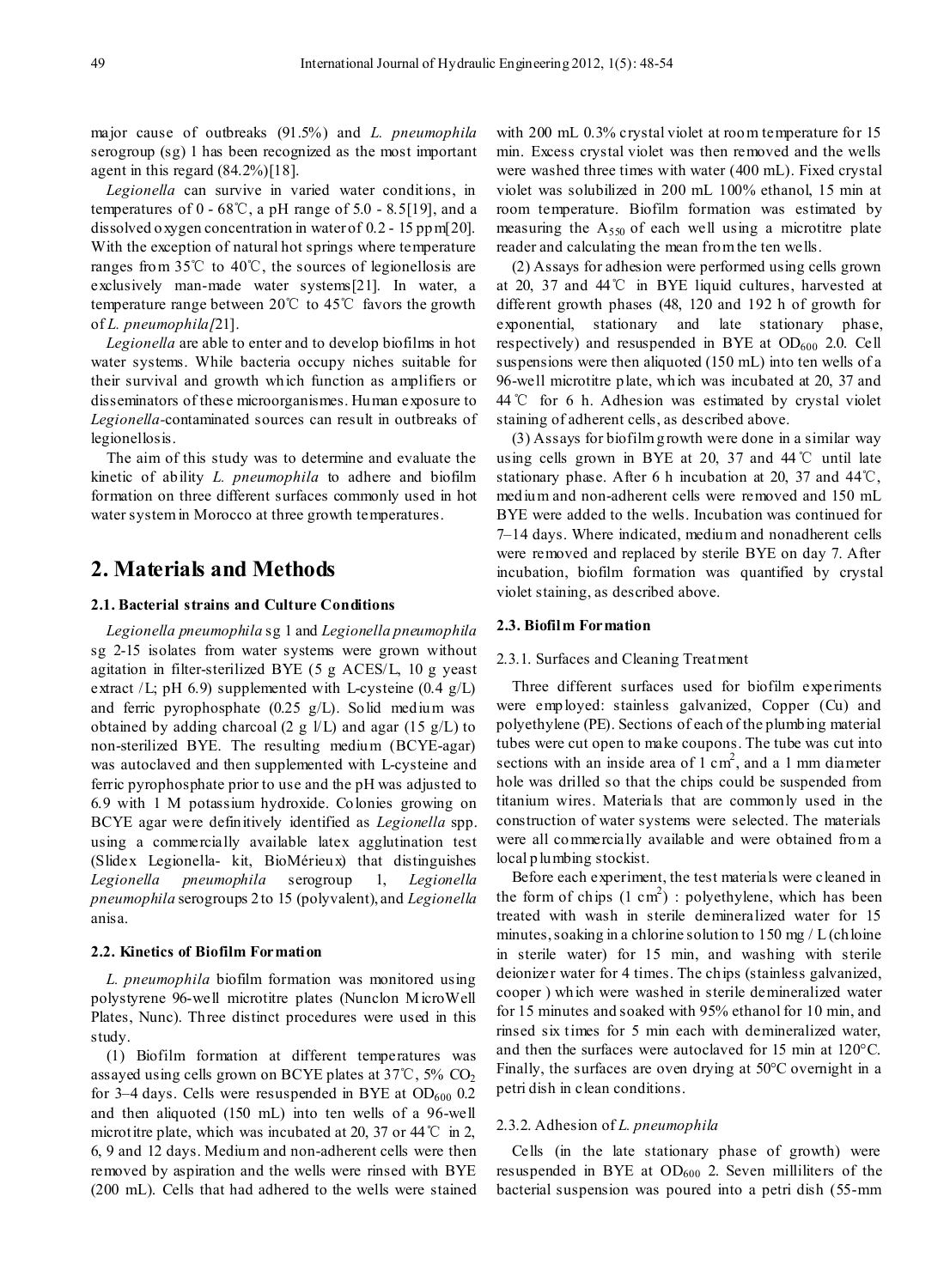diameter) containing a chip of surface material and stored at 20, 37, or 44℃.

The medium was replaced after 6 h and then every 24 h for studies at 20, 37 or 44 ℃ . Cell adhesion and biofilm formation were evaluated at each temperature by Environmental Scanning Electron Microscopy cell of the contaminated surface after 14 days.

## **2.4. Environmental Scanning Electron Microscopy**

For Environmental scanning electron microscopy (model: FEI Quanta 200 equipped with EDAX sensor for microanalysis of surfaces), the tiles of plumbing materials were removed from the culture bacteria were removed by gentle rinsing in sterile water.

## **3. Resultat**

The ability of *L. pneumophila* strain to form a monospecies biofilm was investigated at different growth temperatures and incubation days in order to determine the most favorable conditions for biofilm establishment.

Microtitre plates were inoculated with *L. pneumophila*  serogroup 1 and *L. pneumophila* serogroup 2-15 and incubated at 20, 37 or 44℃ for 3, 6, 9, and 12 days for each temperature. As the procedure originally described by O'Toole and Kolter[22] yielded only low maximum values for *L. pneumophila*  $(A_{550} < 1.0)$ , we optimized the crystal violet stain assay as described in Materials and Methods. Culture growth was monitored as  $OD<sub>600</sub>$  and the number of sessile cells within the obtained biofilms was estimated by measurement of  $A_{550}$  after crystal violet staining of the biomass attached to the surfaces of 96-well plates. The data

in (Fig. 1) show the growth kinetics of ability of *L. pneumophila* to adhere at 20, 37 and 44℃. In the above data, the quantity of the biofilms formed by *L. pneumophila* strains (Fig. 1: strains sg 1 and 2-15) was observed to be influenced by temperature. Biofilms were generally formed more extensively at temperatures at 20℃ and 37℃ than at 44℃. The temperature dependence could also be observed in the speed of formation and the adherence stability of the biofilms of *L. pneumophila* strains.

It clearly appeared that biofilm formation by *L. pneumophila* strain was favored at 37℃ for 6 days for incubation since  $A_{550}$  as compared to 20 and 44°C. The result showed also that at 20, 37℃ and 44℃ *L. pneumophila* sg 2-15 has distinctly greater biofilm-forming capacity than other *L. pneumophila* sg 1. All *L. pneumophila* strains revealed that similar trends biofilms were formed faster at 3 to 6 days period of observation at 20, 37 and  $44^{\circ}$ C, while biofilms were formed slowly 9 and 12 days. We also observed that biofilms formed at 37℃ were more stably attached than those formed at 20 and 44℃, which became detached during the washing steps prior to crystal violet staining.

In order to optimize biofilm formation, we tested the influence of growth phase on adhesion of *L. pneumophila* sg 1 and sg 2-15. Bacteria were grown at 20, 37 and 44℃ of cells from exponential, stationary and late stationary phase were used to inoculate 96-well microtitre plates. After 6 h of incubation at 20, 37 and 44℃, the number of adhered cells was estimated by crystal violet staining (Fig. 2). This clearly showed that the adhesion ability increases during growth and that, consequently, cells in late stationary phase exhibit the highest capacity for adhesion.



**Figure 1.** Growth kinetics of ability of *L. pneumophila* serogroups to adhere at of at 20, 37 and 44℃ according to the day numbers



**Figure 2.** Adherence of *L. pneumophila* serogroups at 20, 37 and 44℃ according to growth phase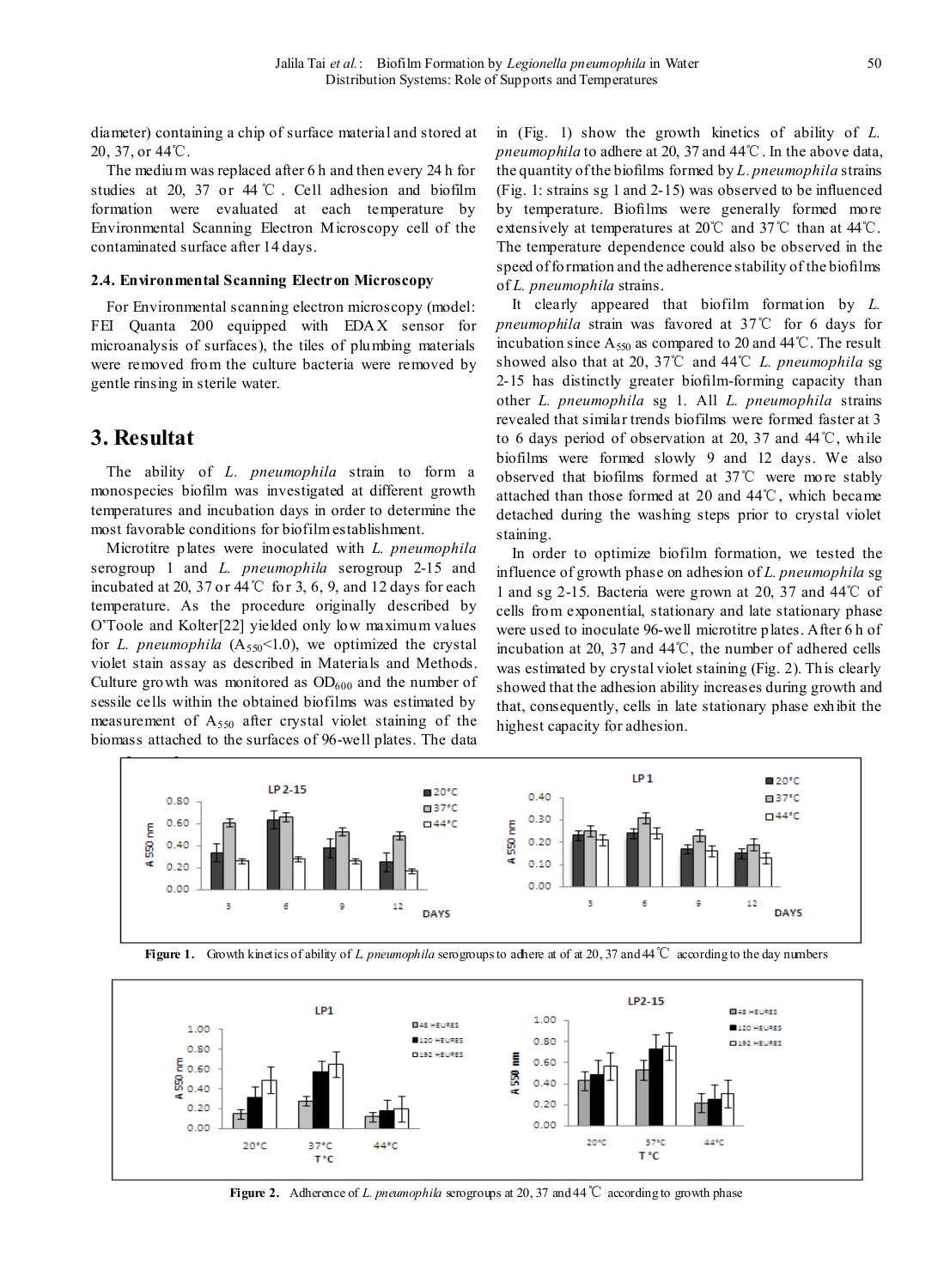Based on the above results, biofilm formation was initiated using *L. pneumophila* sg 1 and sg 2-15 cells grown until late stationary phase, which were then incubated at 20, 37 and 44℃ for 14 days, with medium replacement on each day. These growth conditions allowed the development of a consistent biofilm where bacteria are embedded in an extracellular matrix. The highest adherence was recorded in *L pneumophila* sg 2-15 and the lowest in *L pneumophila* sg 1 (Fig. 3).



**Figure 3.** Comparison between two strains of *L. pneumophila* serogroups biofilm formation after 14 days at 20, 37 and 44℃

To assess the ability of *L. pneumophila* to form biofilms particularly to compare serogroups *L. pneumophila*, we choose two strains of *L. pneumophila* sg 1 and sg 2-15. The experimental system is static culture in the BYE broth medium, and three different materials (Cu, PE and stainless galvanized) were chosen as surfaces for biofilm growth at 20℃, 37℃ and 44℃. The results showed ability for biofilm formation when *L. pneumophila* was submitted to the different surface materials and growth temperatures. This work clearly demonstrates that *L. pneumophila* can be biofilm formation of all material surfaces used with exception of copper (Fig. 4A and 4B). Regarding that growth temperatures of *L. pneumophila* have been reported to interfere on the bacterial adherence, in our study, the biofilm formation on polyethylene (fig. 4E and 4F) and stainless galvanized surfaces (fig. 4C and 4D) was indicated at 37℃ after 14 days of incubation. The strains of *L. pneumophila* incubated at 44℃ were not adherent and none biofilms established on surfaces.

The highest numbers of cells was found adherent on stainless galvanized at 37℃. Highest intensity of biofilm formation for *L. pneumophila* strains was showed among *L. pneumphila* sg 2-15 than sg1 (fig. 4C and 4D).

*L. pneumophila* was present in the biofilms on polyethylene as a low proportion compared of stainless galvanized.

# **4. Discussion**

All bacteria produce multiple adhesins permitting organisms to switch from planktonic to sessile forms (or the other way around) triggered by different environmental conditions[23]. However, the success of bacterial attachment to an available surface is dictated by a number of variables, including environmental factors (e.g.,growth temperature)

and various properties of the cell surface[24-25]. We report here the development of a monospecies biofilm for *L. pneumophila*, a bacterium known to form biofilms in nature. Although these results do not reflect the complexity found in natural environmental biofilms, monospecies biofilms were the first step towards understanding adaptation to the sessile lifestyle for many bacteria, including recent studies on *L. pneumophila*. The independent experiments used at biofilm formation by the two *L. pneumophila* strains, we analyzed (i) the number of days it took for the establishment biofilms, as an indicator of the speed of biofilm formation; and (ii) growth phase at which the microorganis mes were observed attachment from the walls, as an indicator of the adherence stability. Interestingly, the ability of *L. pneumophila* strain reached a maximum level after incubation for 6 days. This is in total accordance with Pécastaings et al[26] in where it was demonstrated that able to adherent and biofilm formation in 6 days. In contrast, the adherence cells greatly increased in the first 6 days and then decreased in the 9 to 12 last days of the experiments. This explain that *L. pneumophila* is a fastidious and facultative intracellular bacterium with specific growth needs, hence it is assumed that monospecies proliferation (planktonically or in biofilm) in oligotrophic conditions is limited[26].

Furthermore, we have shown that adhesion is highest for late stationary phase cells. This is expected, as *L. pneumophila* shows increased expression of the flagellum and of type IV pili, both of which have been described in other bacteria to be involved in adhesion[27],[28-29], in stationary phase during low-temperature growth[30-31]. As a result, biofilms are crucial for the economy and to public health because *L. pneumophila* are associated in a structure that supports their protection and resistance to antimicrobial agents and constitute a threat of infection for the immunocompromised and sensitive.

The formation of biofilm by *L. pneumophila* is affected with various factors (e.g. types of surface materials, water temperature…).

However the influence growth temperatures on biofilm formation by *L. pneumophila* under defined conditions, we found that *L. pneumophila* formed biofilms at 20 or 37℃ than at 44℃. Since the temperatures 20℃ and 37℃ are often encountered in man-made aquatic environments, e.g., air-conditioning cooling towers in the summer and hot spring spas, the enhanced ability by *L. pneumophila* to form biofilms on surfaces would likely increase its chance of association with humans.

One of the factors responsible for biofilm formation by *L. pneumophila* is the surface materials, which are used in water systems, where the colonization of bacteria shows affinity on materials which are not inert chemically. Pipe materials for water supply and distribution can generally be classified into one of two generic types, i.e. metallic or plastic. It is well known that micro-organisms can colonize any surface in contact with water. In our work, three surfaces used for examined the ability of *L. pneumophila* to adhere and to form biofilm at different temperatures. Our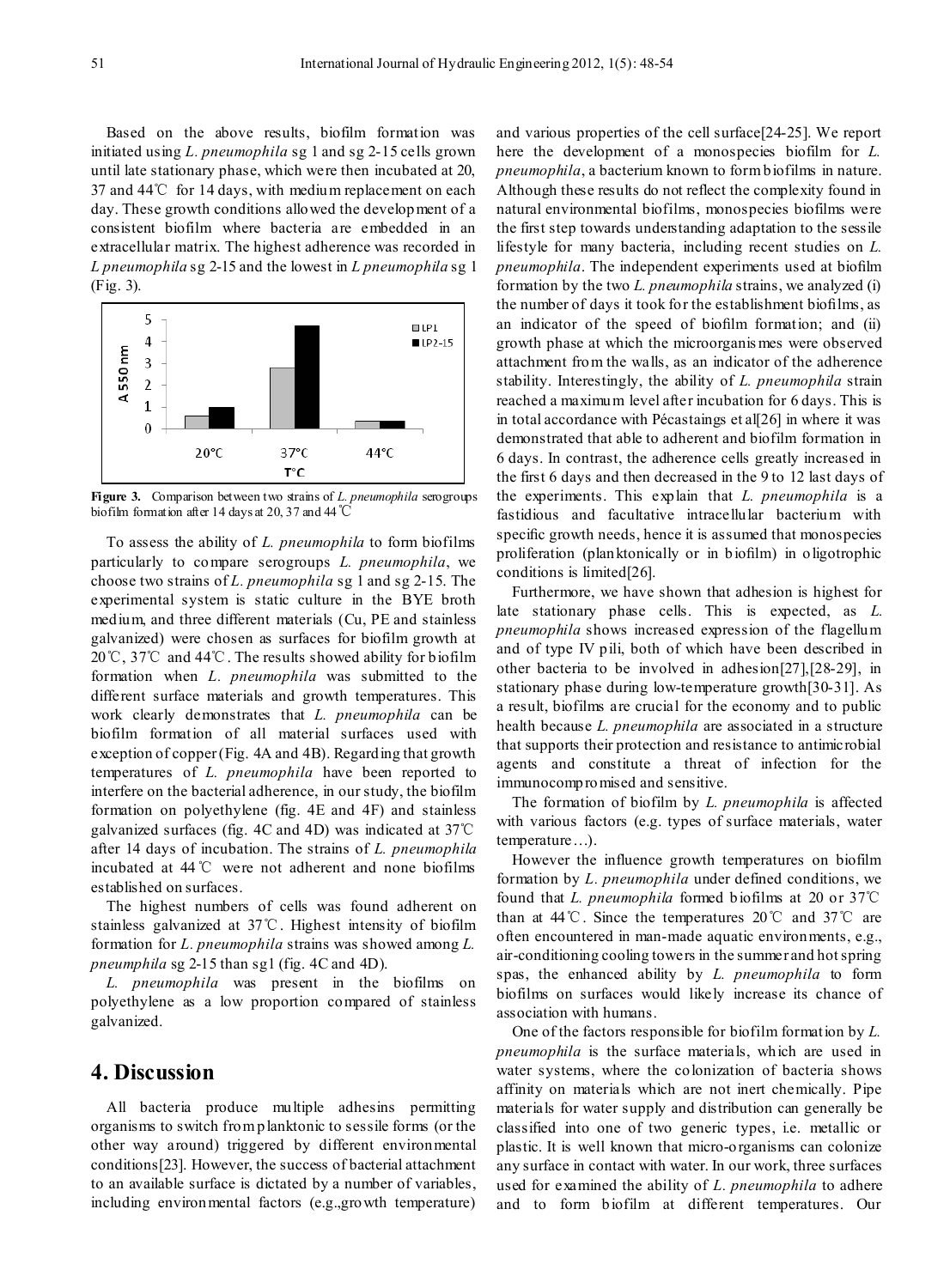observations showed a capacity for biofilm formation when *L. pneumophila* was submitted to polyethylene and stainless galvanized at 20 and 37℃. Biofilms at 37℃, however, showed an even and extensive mat of considerably greater cell density with the commonly observed water channel structures. These observations are in accordance with studies of Piao et al[32].

In other observation shows that cell density *L. pneumophila* sg 2-15 better adhesion on the stainless steel

A

and PE than sg 1 at different temperatures, confirming the affinity character of *L. pneumophila* sg 2-15 and the importance of this property in these processes. In a previous study described by Momba and Nakala[33] were defined that the characteristics of the material composing this surfaces may greatly influence the densities of bacteria fixed in a distribution system. Studies have pointed out that the roughness of the material used for the distribution of potable water contributes to bacterial attachment[34-35].







**Figure 4.** Scanning electron micrographs for biofilms formation by *L. pneumophila* sg 2-15 and sg 1 on the surface of copper at 37℃ (A, B) respectively. biofilms formation by *L. pneumophila* sg 2-15 and sg 1 on the surface of stainless galvanized at 37℃ (C,D) respectively. biofilms formation by *L. pneumophila* sg 2-15 and sg 1 on the surface of polyethylene at 37°C (E,F) respectively

A 33 AR AM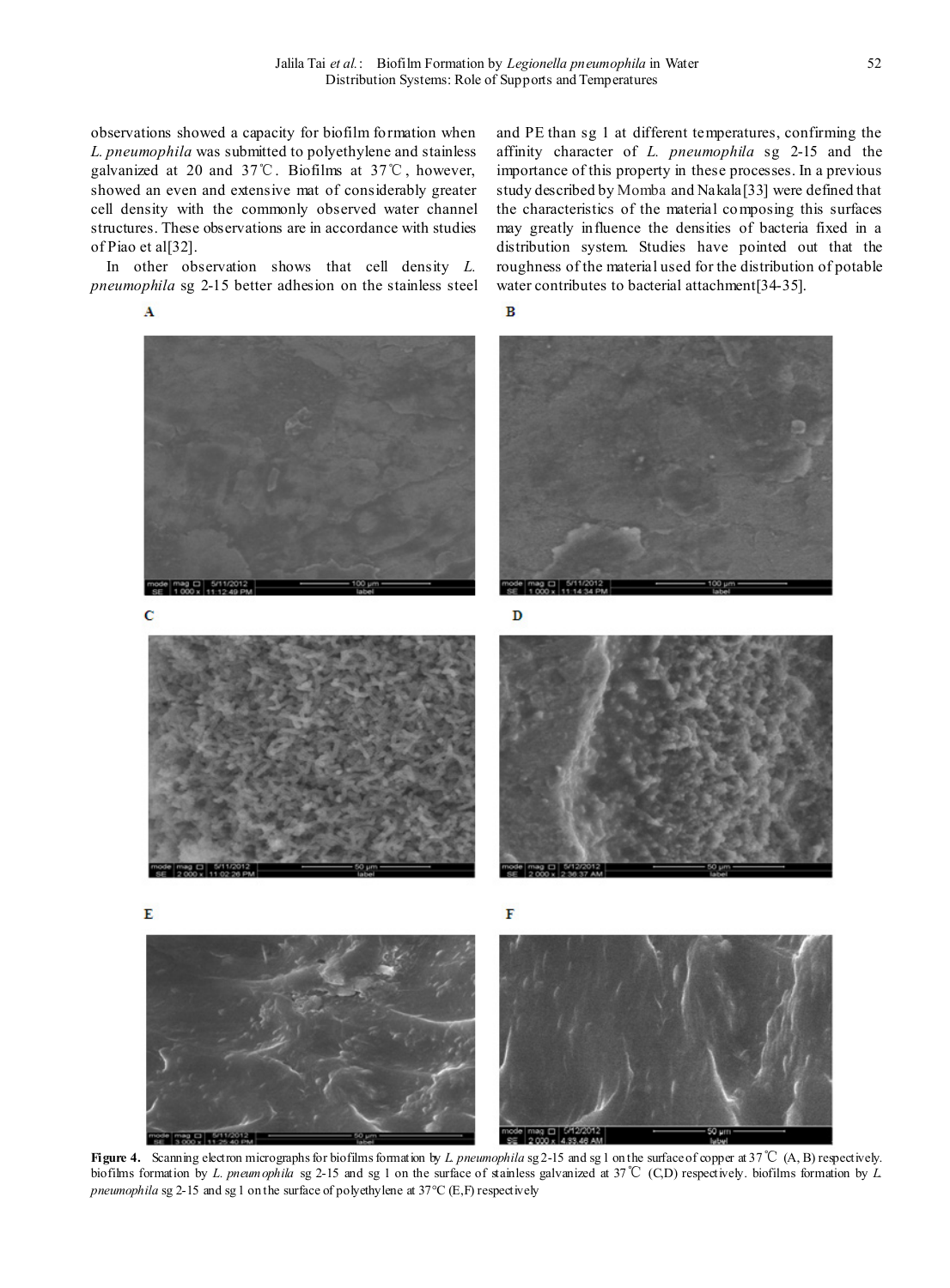Rogers et all 36 compared biofilm development on copper and PE surfaces exposed to flowing municipal drinking water. The numbers of *L. pneumophila* organisms were also consistently lower on the surface of the copper. In contrast, copper was found may help to inhibit both biofilm growth and the colonization of water systems by *L. pneumophila* at all temperatures tested. This suggests that the use of copper tube in plumbing systems not only may prevent colonization of *Legionella*, but could also inhibit colonization of others bacteria by the accumulation of copper ions[36]. For this the use of copper as a plumbing material may help to minimize the risk of Legionnaires' disease.

## **5. Conclusions**

The management of water quality in distribution systems is a major technological challenge did to human consumption. Vigilance for any contamination and microbial degradation must be maintained. Biofilm is important for the survival and multiplication of *L. pneumophila* in systems distribution water. Interestingly, the growth of other environmental organisms stimulates the growth of *L. pneumophila* in aquatic environments. An infectious dose level for *L. pneumophila* has not been established, however low numbers of this bacterium possess risk for public health. The study demonstrates the distribution of *L. pneumophila* introduced between growth temperature and biofilm formed on different materials in surfaces system. On the basis of this and other similar studies, we conclude that *L. pneumophila* was not capable to develop at temperature above 44°C and with use the construction of drinking water distribution systems the copper and other materials similar of copper that did not encourage multiplication of *L. pneumophila* by supporting bacterial populations in the biofilm which aid the growth of the pathogen. This is particularly so in hospitals, in hotels and in big building domestic where large numbers of susceptible immunosuppressed are exposed to water which may be at the optimum temperature the growth of the pathogen. These results encourage further researches focusing on the capability of *L. pneumophila* to adhere, detach and form biofilm on surfaces of systems distribution hot water in morocco depending the efficacy classical and alternative sanitizers to reduce the number of cells in the biofilm matrix.

# **ACKNOWLEDGEMENTS**

We thank the staff of 'Centre Universitaire Régional d'Interface' in Fes city of Morocco, especially Dr. S. Bensouda, for their technical assistance.

# **REFERENCES**

[1] Kilb B, Lange B, Schaule G, Flemming HC, Wingender J.

Contamination of drinking water by coliforms from biofilms grown on rubber-coated valves. Int. J. Hyg. Environ. Health 206: 563-573, 2003.

- [2] Wingender J, Flemming HC. Contamination potential of drinking water distribution network biofilms. Water Sci. Technol 49: 277-286, 2004.
- [3] Costerton JW, Geesey GG, Cheng KJ. How bacteria stick. Sci Am 238:86-95, 1978.
- [4] Jenkinson HF, Lappin-Scott HM. Biofilms adhere to stay. Trends in Microbiology 9: 9-10, 2001.
- [5] Malheiros PS, Passos CT, Casarin LS, Serraglio L, Tondo EC. Evaluation of growth and transfer of *Staphylococcus aureus* from poultry meat to surfaces of stainless steel and polyethylene and their disinfection. Food Control 21:298-301, 2010.
- [6] Wingender J, Flemming HC. Biofilms in drinking water and their role as reservoir for pathogens. Int. J. Hyg. Environ. Health 214: 417– 423, 2011.
- [7] Moritz MM, Flemming HC, Wingender J. Integration of *Pseudomonas aeruginosa* and *Legionella pneumophila* in drinking water biofilms grown on domestic plumbing materials. Int. J. Hyg. Environ. Health 213:190–197, 2010.
- [8] Flemming HC, Percival SI, Walker JT. Contamination potential of biofilms in water distribution systems. Water Sci. Technol. Water Suppl 2:271–280, 2002.
- [9] Keevil CW. Pathogens in environmental biofilms. In: Bitton, G. (Ed.), Encyclopedia of environmental microbiology, 4. John Wiley, New York, pp. 2339–2356, 2002.
- [10] Szewzy U, Szewzyk R, Manz W, Schleifer KH. Microbiological safety of drinking water. Annu. Rev. Microbiol 54:81–127, 2000.
- [11] Bargellini A, Marchesi I, Righi E, Ferrari A, Cencetti S, Borella P, Rovesti S. Parameters predictive of *Legionella* contamination in hot water systems: association with traceelements and heterotrophic plate counts. Water Res 45: 2315-2321, 2011.
- [12] Van der Kooij D, Veenendaal HR, Scheffer WJ. Biofilm formation and multiplication of *Legionella* in a model warm water system with pipes of copper, stainless steel and cross-linked polyethylene; Water Res. 39:2789-2798, 2005.
- [13] Fry NK, Warwick SN, Saunders A, Embley TM. The use of 16S ribosomal RNA analyses to investigate the phylogeny of the family Legionellaceae. Journal of general Microbiology; 137:1215-1222, 1991.
- [14] Benson RF, and Fields BS. Classification of the genus *Legionella*. Semin. Respir. Infect. 13:90-99, 1998.
- [15] Lück PC, Jacobs E, Roske je, Schröter-Bobsin U, Dumke R, Gronow S. *Legionella dresdenensis* sp. nov., isolated from river water. Int J Syst Evol Microbiol, 60:2557-2562, 2010.
- [16] Yang G, Benson RF, Ratcliff R, Brown EW, Steigerwalt AG, Thacker LW, Daneshvar M, Morey RE, Saito A, Fields BS. *Legionella nagasakiensis* sp. nov., isolated from water samples and from a patient with pneumonia. Int. J. Syst. Evol. Microbiol 62:284-288, 2012.
- [17] Lu X, Mo ZY, Zhao HB, Yan H, Shi L. LAMP-based method